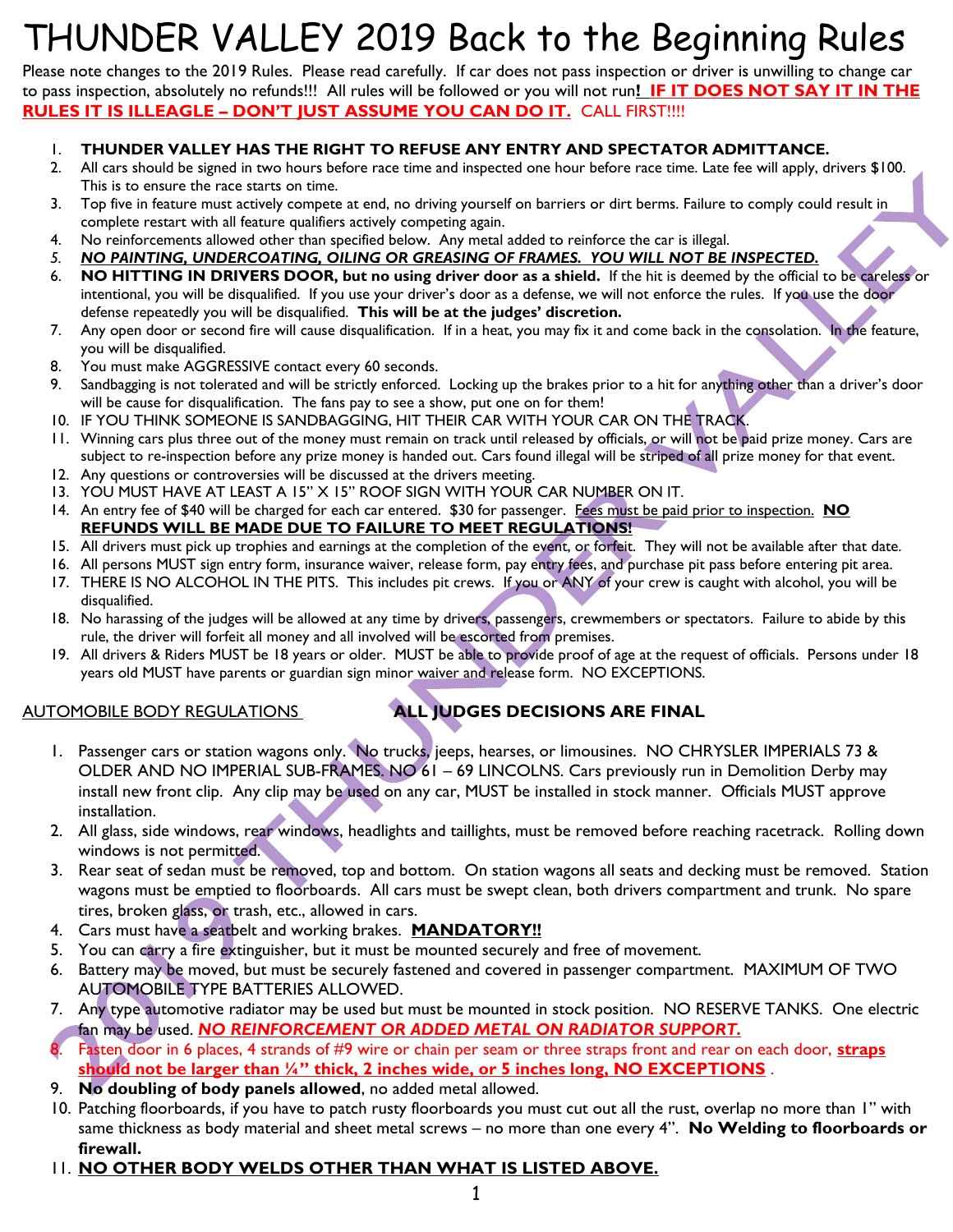## THUNDER VALLEY 2019 Back to the Beginning Rules HOODS, TRUNKS, AND BODY BOLTS **ALL JUDGES DECISIONS ARE FINAL**

- 1. Hoods must have two (2) holes, at least four (4) inches in diameter on each side of carburetor Not directly on top of carburetor. IF HOOD IS REMOVED, EITHER FAN BLADE MUST BE REMOVED OR FAN BELT MUST BE CUT.
- 2. On all cars, hoods, trunks, and tailgates may be secured with the following method: on front of car, two pieces of 3/4 inch all thread, with a washer no larger than four (4) inches O.D. and 1/4 inch thick, all threads MUST be mounted outboard of the radiator. ALL THREAD CAN NOT BE WELDED TO FRAME. CAN NOT HAVE ROUND OR SQUARE TUBING WELDED VERTICAL ON FRAME. In addition to all threads, six (6) 1/2 inch O.D. bolts with a stamped washer. On deck lid of car, two pieces of 3/4 inch all thread, with a washer no larger than four (4) inches O.D. and 1/4 inch thick, all threads may be mounted through deck lid and frame anywhere in trunk, cannot be welded to the frame. In addition to all threads, six (6) 1/2 inch O.D. bolts with a stamped washer. On station wagons two pieces of 3/4 inch all thread, with a washer no larger than four (4) inches O.D. and 1/4 inch thick, all threads may be used in the rear through roof and stock body mount replacing existing bolt. In addition to all threads, six (6) 1/2 inch O.D. bolts with a stamped washer.
- **3.** Body mounts and spacers may be replaced with 1/2" bolts, body spacer must be minimum 1" thick, maximum 3"diameter. You may use one (1) bolt, up to two (2) nuts, and three (3) washers no larger than three (3) inches and 1/4 inch thick. **All bolts, nuts, and washers must be in factory location.**
- 4. A minimum of one chain or wire running from the outside (top) of roof down to the cowl or *BAR DOWN TO DASH BAR OF CAGE* on the front window is MANDATORY for safety. Maximum of two. *REAR WINDOW BARS ARE NOT ALLOWED!*
- 5. Body shaping or creasing on rear quarter panels only. Nothing in front of rear door seam.

## CAGE AND HALO BARS **ALL JUDGES DECISIONS ARE FINAL**

- 1. All driver and passenger doors may be reinforced. You should have a six (6)-point cage, cross bars may be ran as follows, one across dash, one behind front seats, and one in rear seat area. You can run four (4) down tubes, two (2) per side welded to floor only. Lower door bars are allowed between down tubes must be 6 inches or more above floor. *NOTHING OUT OF DRIVERS' COMPARTMENT.* You can have steel plate between cage and front doors. Must be securely fastened to cage. **No grater blades, metal plates or tubing on exterior of body (driver & passenger doors).** *DOOR BARS CAN NOT BE INSIDE OF DOORS. THIS WILL BE STRICTLY INFORCED!!!*
- 2. Halo bars are allowed. Can be attached to door bar. Could be run to the floor but it would be counted as one of your down tubes.

## FRAME **ALL JUDGES DECISIONS ARE FINAL**

- 1. NO welding on frames allowed...
- 2. No suspension modifications allowed. Must remain strictly stock
- 3. **FRAME may be cold bent to pitch frame**. **Core support mounts cannot be relocated. CORE SUPPORT SPACERS MAY BE NO MORE THAN SIX (6) INCHES TALL!!!**
- 4. **FULL SIZE CARS ONLY** may have hump plates. Hump plates can be no longer than 22" long: 11" each way from the center of the hump; 1/4" or less thickness; on the outside of the frame only, and must contour to the shape of the frame and **have a 3/8" inspection hole drilled through plate and frame for inspection.**
- 5. **You cannot alter frame in any way other than specified in rules. Do not crease or reshape frame.**
- 6. **You cannot add or replace engine cross members.**
- 7. If you use *FACTORY UPPER TRAY ORIGINAL MUST BE LEFT IN*, non watts tray must be 1" or more from frame rails. It can be bolted or welded. No welds, gussets, or bracing to frame rails. If you use factory lower brackets they must be mounted in factory position. They may be welded with welds no more than the *FACTORY WELDS* would be. *DO NOT OVER WELD!!!* If you use aftermarket or homemade upper or lower brackets they may be bolted only! **Lower brackets may be no longer than 8 inches. NO WELDING AFTERMARKET OR HOMEMADE BRACKETS TO FRAME!!!**
- 8. You may run one (1) wire or chain from frame rail to frame rail underneath back of car behind rear end.
- 9. You may notch the frame for minimal pre-bending, but do NOT weld the cut.
- 10. Buick, Olds or Pontiacs **MAY NOT** fill the large hole in the frame behind the radiator support.
- 11. If changing front stub, cut 3 inches behind second cross member bolt hole. When replacing, can over lap  $2 \frac{1}{2}$ , able to weld both sides, but no adding extra metal. **MUST BE FROM SAME MAKE AND MODEL.**
- 12. If restubbing one side of the frame, you are allowed to cut and fit the new frame flush and weld one pass all the way around (butt  $-$  fit  $-$  weld).
- 13. All trailer hitches **MUST** be totally removed.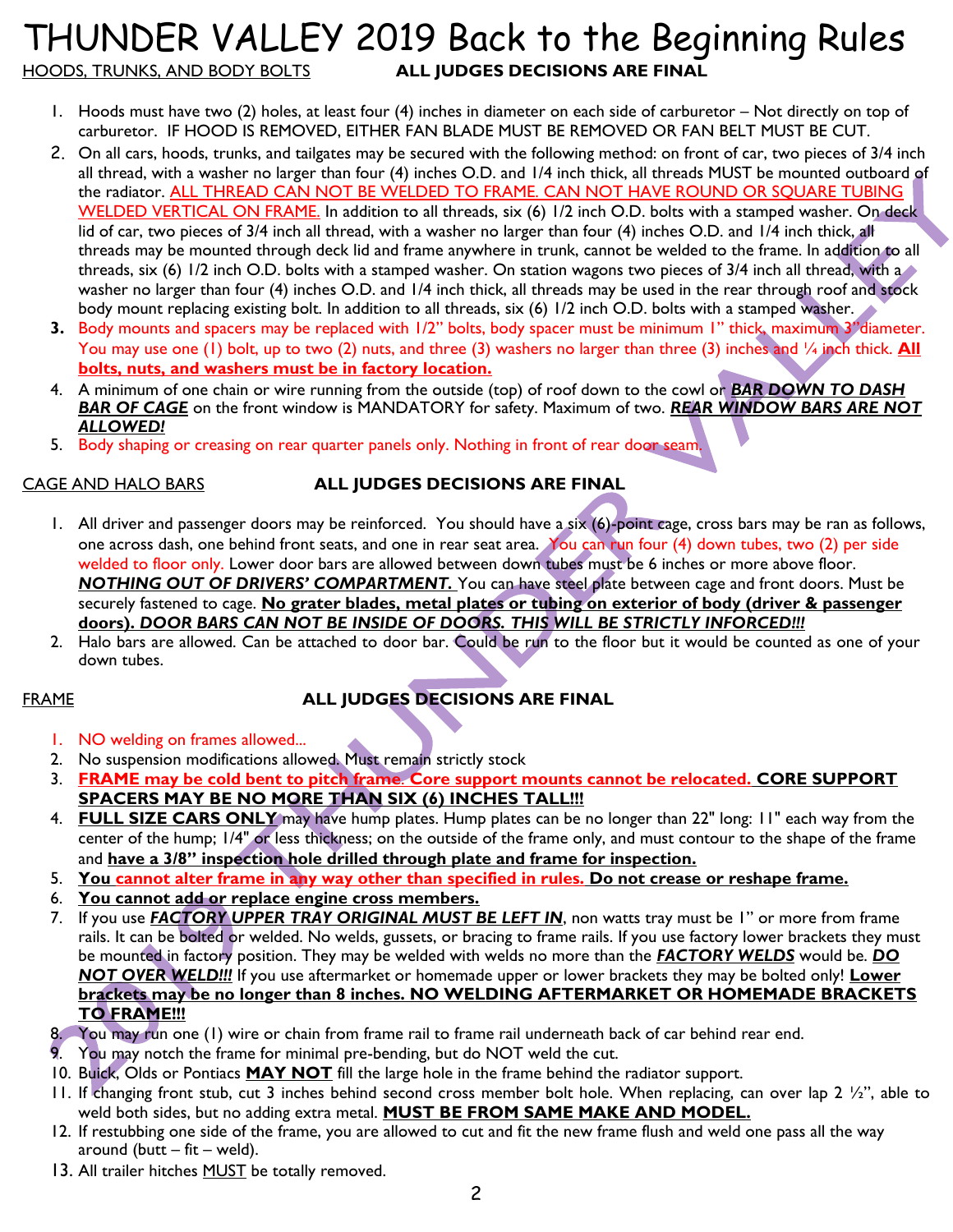## THUNDER VALLEY 2019 Back to the Beginning Rules BUMPERS **ALL JUDGES DECISIONS ARE FINAL**

- 1. Any OEM stock automobile bumper may be bolted and/or welded to the shock canister or stock bumper brackets. Amounts of bolts or welds may not exceed typical stock installation. Bumper can also be "hardnosed" to frame if competitor chooses to NOT use bumper brackets or shock canisters, however no added metal can be used for this, no welding further than 4 inches from the back of bumper, single pass only.
- 2. Shocks may be collapsed and welded, single pass only or you may chain, one piece of chain per side BOLTED from the mount to mount to hold on the bumper.
- 3. Must start with stock OEM bumper. Front bumper may be reinforced inside or outside no wider than the bumper shocks. You may weld outer chrome of bumper to inner skin of bumper. Nothing else can be welded to outer chrome. You cannot alter angle of bumper. Anything coming out of bumper during race will be cause for disqualification. No homemade pointy bumpers.
- 4. May have  $\frac{1}{4}$  X 2" wide strap from bumper to radiator support or body, two on front and two on rear. Only a 2"X2" area on each end of strap may be welded or bolted to bumper and frame or body.

## SUSPENSION **ALL JUDGES DECISIONS ARE FINAL**

- **1.** Stiffness of suspension will be left up to the discretion of the driver. A-Arms may be welded down by using 2 pieces of 2"x 2" x 1/4" per arm (1 front & 1 Rear). **IF YOU WELD ANYWHERE ELSE ON A-ARM, OR USE BIGGER STRAP THAN ALLOWED, YOU WILL CUT IT ALL OFF AND RUN WORKING SUSPENSION.**
- Homemade tie rods and homemade steering shaft are permitted.
- 3. Factory spindle swaps are ok. **No fabricated spindles or aftermarket hubs.**

ENGINE AND TRANSMISSION **ALL JUDGES DECISIONS ARE FINAL**

- 1. Any engine or transmission may be used in any car, but must be mounted in a stock position. **ON A V-BLOCK MOTOR, FRONT SPARK PLUGS MUST BE EVEN OR IN FRONT OF UPPER BALL JOINT; ON IN-LINE MOTORS, NUMBER TWO (2) SPARK PLUG MUST BE EVEN OR IN FRONT OF UPPER BALL JOINT.**  *THIS WILL BE STRICTLY INFORCED!!!*
- 2. Chained, welded, or homemade motor mounts will be permitted, but must meet approval of officials.
- 3. Any type of header is allowed, but must be directed away from driver compartment.
- 4. Transmission oil coolers and engines oil coolers are permitted. All trany lines must be wrapped or run through PVC. Inspection personnel must approve all mountings, lines, and fittings.
- 5. Skid plates are allowed. Must be separate oil/transmission plates. No full-length skid plates. No bolting or welding to frame.
- 6. Distributor protectors are allowed. Cannot be any wider than 12" and must not protrude more than 2" from transmission mounting surface on back of engine block. Must be attached to engine or transmission mounting bolts. **FIREWALL AND FLOOR MUST BE REMOVED BEHIND DISTRIBUTOR PROTECTOR. DISTRIBUTOR PROTECTOR OR FIREWALL CAN NOT CONTACT THE CAGE AT ANY TIME.**
- 7. Transmission protectors are allowed. **MUST HAVE 2" BETWEEN PROTECTOR AND CROSS MEMBER. CAN NOT CONTACT CROSS MEMBER AT ANY TIME IN ANY WAY. PROTECTOR CAN NOT BE WELDED OR BOLTED SOLID TO CROSS MEMBER. MUST FLOAT OVER CROSS MEMBER.**
- 8. **IF ORIGINAL CROSS MEMBER IS REPLACED, YOU MAY USE 2" ANGLE IRON OR 2" CHANNEL MAX.** No thicker than ¼ inch. **NO PIPE OR SQUARE TUBE ALLOWED.**
- 9. **IF YOU CHOOSE NOT TO HAVE A DISTRIBUTOR AND TRANSMISSION PROTECTOR you may have 2" x 2" pipe or tube, kickers from the front dash bar to the top side of frame, behind a-arms. NO OTHER MATERIAL MAY BE USED. YOU MAY RUN A LOWER CRADLE AND FRONT ENGINE PLATE NOTHING MORE.**

## GAS TANKS **ALL JUDGES DECISIONS ARE FINAL**

1. Stock gas tank MUST be removed. **A METAL BOAT TANK OR HOMEMADE METAL TANK** must be mounted in rear seat area and bolted down with metal straps. *NO PLASTIC TANKS!!!* Other types of installations will not be allowed. **NO GAS CANS** with hoses duct taped. A Marine (boat) tank or an official approved homemade tank is mandatory. All tanks MUST be covered with a rubber cover. All tanks MUST have secure cap. All lines and fittings MUST be leak proof and meet approval of Officials. Electric fuel pumps are permitted but MUST have shut-off within reach of driver. NO MORE THAN ten (10) GALLONS OF GAS IN TANK.